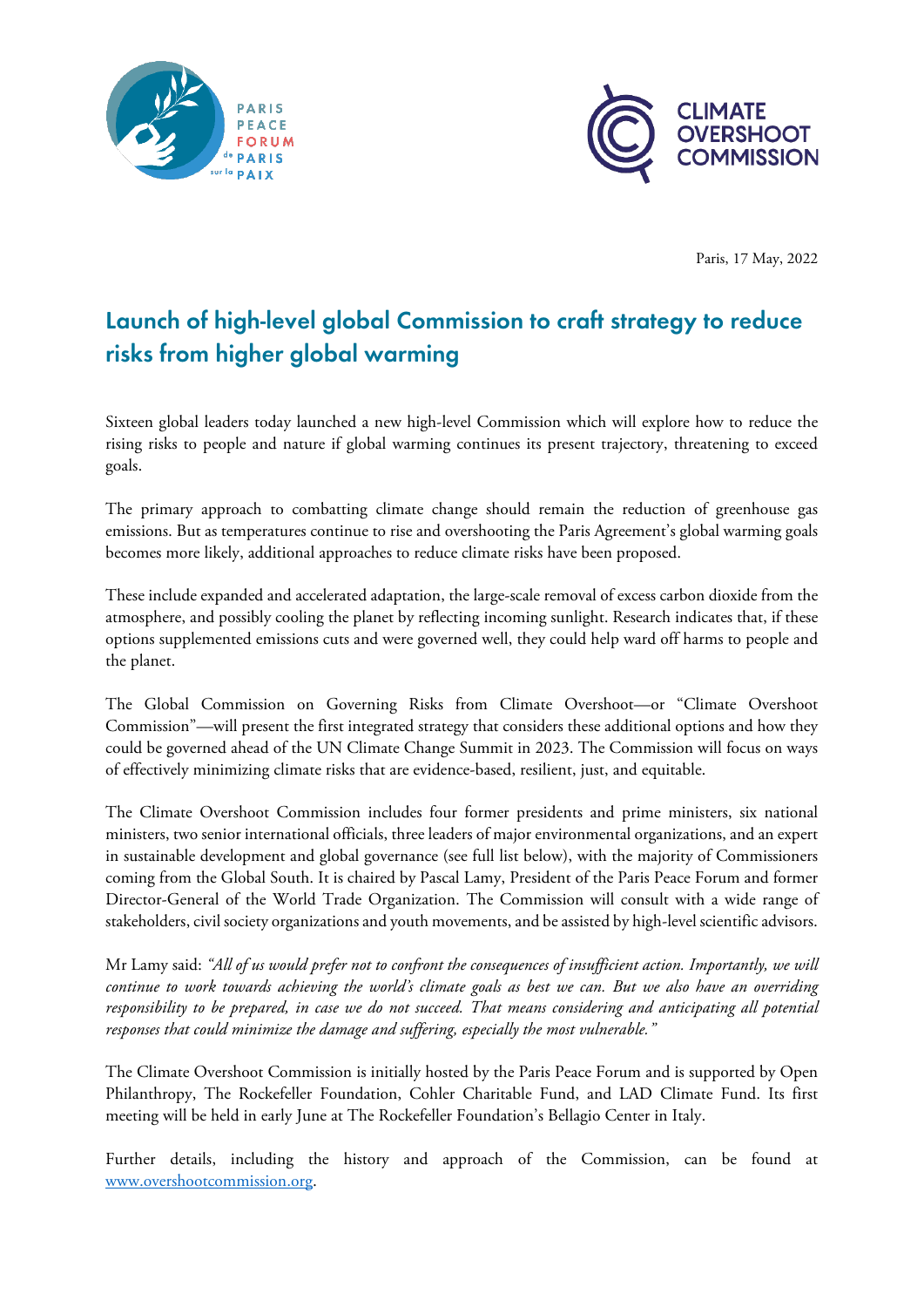## List of Commissioners

Pascal Lamy, President of the Paris Peace Forum; former Director-General of the World Trade Organization, France

Celso Amorim, former Minister of Foreign Relations and of Defence of Brazil

Muhamad Chatib Basri, former Minister of Finance of Indonesia

Frances Beinecke, President Emerita, Natural Resources Defense Council; board member, World Resources Institute, United States

Felipe Calderón, former President of the United Mexican States

Kim Campbell, Canada's 19th Prime Minister, Founding Member of Club de Madrid

Jamshyd Godrej, Chairman of the board of Godrej & Boyce and of the Council on Energy, Environment and Water, India

Mahamadou Issoufou, former President of Niger Republic, President of Issoufou Mahamadou Foundation

Agnes Matilda Kalibata, UN Secretary-General's Special Envoy to the Food Systems Summit; President, Alliance for a Green Revolution in Africa, Rwanda

Hina Rabbani Khar, Minister of State for Foreign Affairs of Pakistan

KŌNO Tarō, member of the House of Representatives; former Minister for Foreign Affairs, of Defense, and for Administrative Affairs of Japan

Ibrahim Thiaw, Under-Secretary-General and Executive Secretary of the United Nations Convention to Combat Desertification, Mauritania

Anote Tong, former President of the Republic of Kiribati

Laurence Tubiana, CEO of the European Climate Foundation; former Climate Change Ambassador and Special Representative for COP21 of France

Margot Wallström, former Minister of Foreign Affairs of Sweden

XUE Lan, Cheung Kong Chair Distinguished Professor and Dean of Schwarzman College, Tsinghua University, China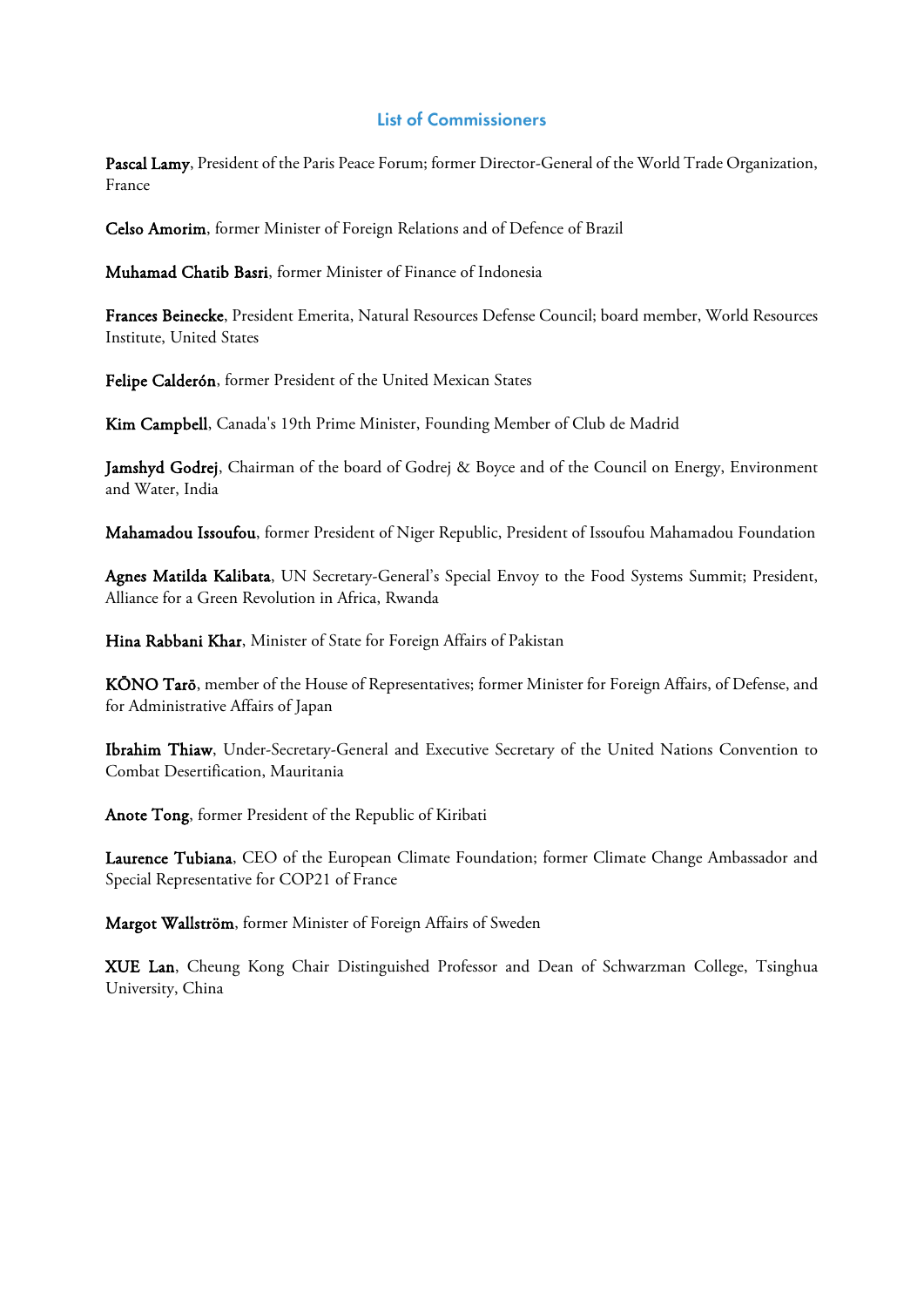#### A selection of Commissioner quotes

*"To be clear, the primary strategy is and should remain the reduction of greenhouse gas emissions. But we need to consider and anticipate all potential responses that could minimize the damage and suffering to people and the planet. Our aim is to recommend an integrated strategy – based on independent scientific advice and stakeholder consultations – that for the first time brings all the options together."*

- Pascal Lamy, President of the Paris Peace Forum; former Director-General of the World Trade Organization, France

*"After decades of working to limit climate change, it is with a heavy heart that I join a Commission to consider what we do in case we fail to stay within 1.5°C. As impacts for people and planet worsen, so too will the pressure to explore novel strategies. Identifying research requirements, potential risks, and governance challenges is necessary. Continuing to focus on reaching the Paris commitments remains paramount."*

- Frances Beinecke, President Emerita, Natural Resources Defense Council; board member, World Resources Institute, United States

*"International policy-makers have been reluctant to consider approaches to reduce impacts of global warming above 1.5 or 2°C, because their focus has understandably been on avoiding that scenario. But insufficient action means these goals are slipping away. We need to consider how to reduce risks in the likely event of a temperature overshoot."*

- Kim Campbell, Canada's 19th Prime Minister, Founding Member of Club de Madrid

*"Overshooting warming targets will irreversibly impact vulnerable communities and fragile ecosystems. While greenhouse gas emissions reductions should remain our top priority, we must prepare for additional approaches, possibly including sunlight reflection methods, which carry their own risks. We do not have the regulatory instruments to ensure responsible, transparent, and legally permissible research and deployment of such technologies. The independent Climate Overshoot Commission will address the critical gap of governance and promote inclusive and science-based decision making."*

- Jamshyd Godrej, Chairman of the board of Godrej & Boyce and of the Council on Energy, Environment and Water, India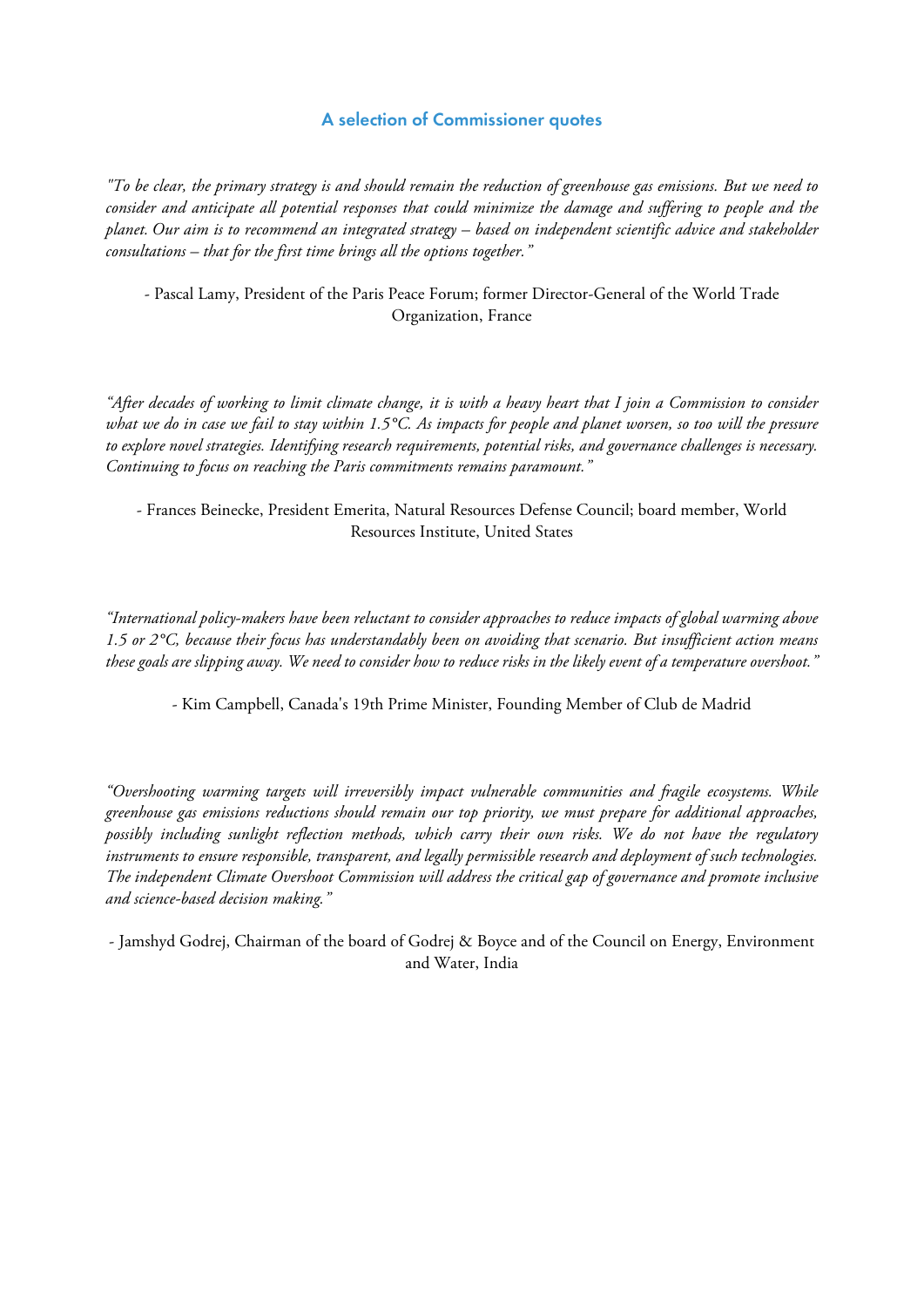*"Producing less than 4% of greenhouse gas emissions, Africa is less responsible for climate change than other regions of the world. Yet its citizens and ecosystems are and will continue to be impacted by the inaction of those who are not doing enough to meet the temperature targets agreed upon in the Paris Agreement. Sharing a vision of the "African solution" to climate change and aiming at seeking fair and equitable solutions is the motivation of my participation in the Climate Overshoot Commission."*

## - Mahamadou Issoufou, former President of Niger Republic, President of Issoufou Mahamadou Foundation

*"While governments are still wrangling to agree on urgently scaling up mitigation ambition to bend the temperature curve closer to 2˚C and keep 1.5˚C global temperature goal alive, the IPCC has warned us that there is a serious chance of surpassing that lower goal within next two decades. Countries' pledges to date only put us on track for 2.7°C warming by end of this century. It is high time to brace ourselves for this worst eventuality."*

- Hina Rabbani Khar, Minister of State for Foreign Affairs of Pakistan

*"Politicians must learn the reality of climate change and must know the options to cut the emissions. Politicians need to know the science in order to make the right decision for the people. We must pay attention to what our grandchildren and their grandchildren will face if we cannot achieve the target. It will no longer be a science fiction for them."*

- KŌNO Tarō, member of the House of Representatives; former Minister for Foreign Affairs, of Defense, and for Administrative Affairs of Japan

*"Without fundamentally transforming our food and land use systems, it will not be possible to mitigate the climate risks projected in business-as-usual scenarios. Sustainable land and water management practices are proven and cost-effective solutions – not only to reduce emissions but to increase our resilience in the face of inevitable challenges."*

- Ibrahim Thiaw, Under-Secretary-General and Executive Secretary of the United Nations Convention to Combat Desertification, Mauritania

*"Humankind's insatiable quest for economic and technological progress has most regrettably now transcended into a conflict between those who profit from causing climate change and those who will pay the ultimate price. In spite of the very clear signals indicating our planet's systems failure, those who profit from it continue to undermine the remedies needed. Consequently, the future of our people in the Pacific and indeed the rest of humanity is in serious jeopardy."*

- Anote Tong, former President of the Republic of Kiribati